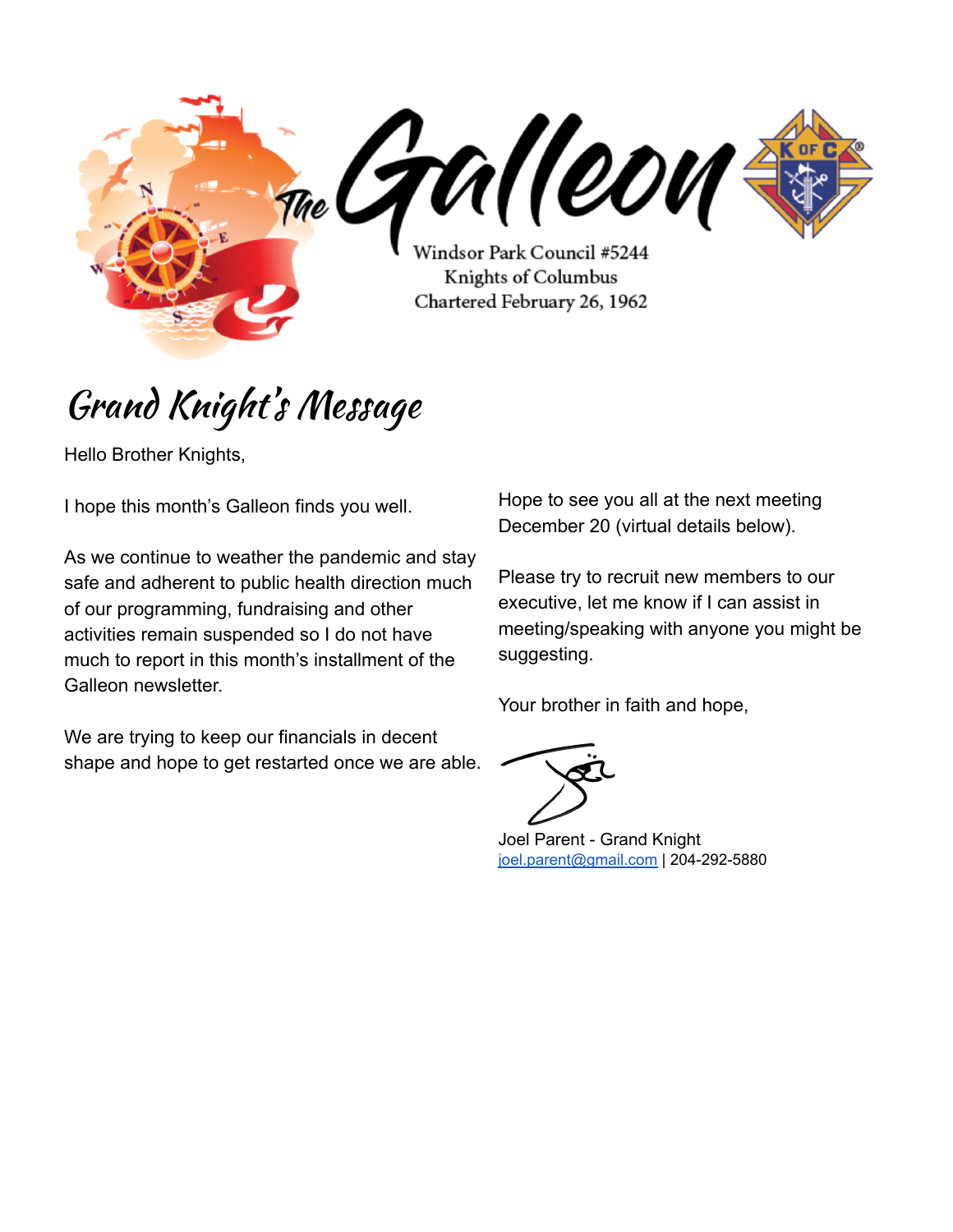# Minutes from last meeting

#### **Meeting Date: November 22, 2021**

**In attendance:** Joel Parent, Don Buccini, Harvey Suski, Doug Markewich, Cliff Choko-Bolec, Gerald Sliva, Brian Fraser, Scott Wilkinson, Marcel Rainville, Andre Guay, Bob Love, Brian Steeves

1. **Call to Order** *@* 7:30pm

### 2. **Grand Knight's Report**

- a. Br. Joel has received tickets for the early bird draw. They are \$50 each, and if anyone is interested in attending, let Br. Joel know. Typically, the ICCD Chair is invited to go, so Br. Doug is invited! January 22, at Holy Ghost Council on Selkirk Avenue.
	- i. Motion by Br. Don to buy 2 tickets provided that we have people who can attend. Second by Scott, Carried.
- b. Br. Marcel noted that the interim parish priest is looking for a good used car. Br. Doug has connections, will make some calls. Br. Marcel will relay any information to the interim priest as needed.
- c. Br. Joel received a letter from L'Arche, an appeal for donations. Br. Joel will share the letter with the executive. We will review previous donation amounts and will bring forward findings at the next meeting.

#### 3. **Program Committees**

- a. Br. Don recommended that we NOT do the basketball Free Throw competition this year, out of concern for COVID-19.
- b. Br. Don noted that we have not heard from the District Deputy, and we have not had any information about
- c. Membership drive is on hold at the moment, but we currently have 3 prospects in the pipeline.
- d. We have until the end of December for "free membership for one year" for new members, with insurance benefits.
- e. ICCD: Br. Doug would Iike for everyone to take a book or two and sell them, or at least have us reach out to our membership to support this program. Br. Joel will reach out by email with Br. Doug to get the word out.
- f. Br. Don mentioned that Frank Scaletta, long-time member, suffered a fall in his home recently. Br. Don is reaching out to the family to see how he's doing. Br. Don also noted that our former District Deputy has been in the hospital with Covid. He's recovering, but slowly. Please keep them in your prayers!
- g. Br. Don also noted a couple of deaths in our community, Please keep their families in your prayers also.
- h. Br. Brian Fraser also lost his brother-in-law. Lyle Eby passed away. Condolences to Br. Brian Fraser's family.

### 4. **Treasurer's Report**

- a. Br. Marcel noted a \$200 refund received from State for vegetable donations.
- b. Br. Brian noted the bank balances as follows:
	- i. General: \$ 7,333.93
	- ii. Charity: \$ 6,963.53
	- iii. Vocations: \$ 458.28